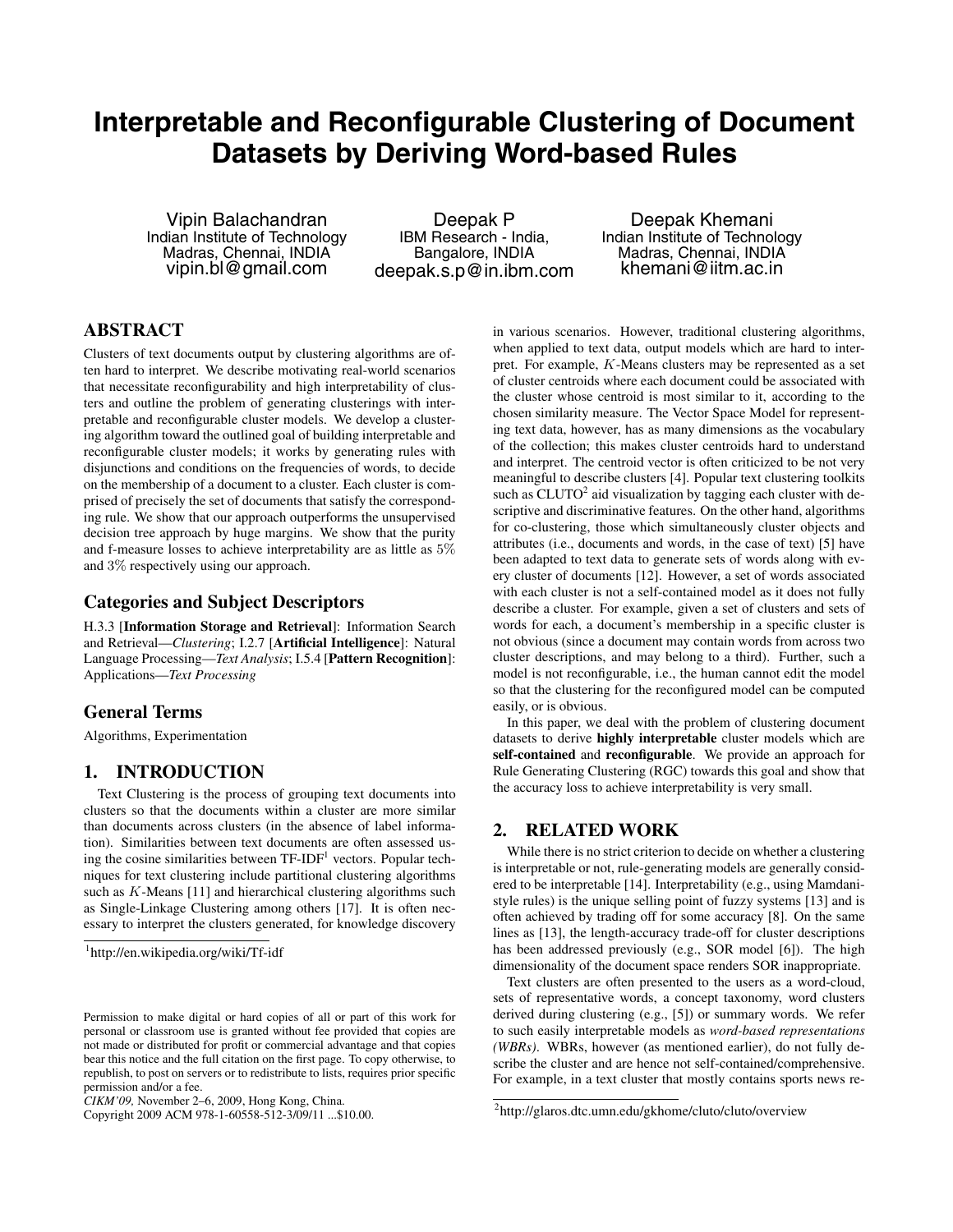ports along with a few reports about celebrities who attended a specific sports event, none of the above may generate a word in the description that is indicative of the latter. Thus, an analysis of the WBR corresponding to that cluster could lead one to conclude that the cluster has only sports reports. Further, all documents in the cluster are not guaranteed to contain any one of the words included in the representation. WBRs are mostly read-only models; i.e., editing of such models do not lead to an intuitive reconfiguration of cluster memberships. A simplistic model of deleting documents containing the word when the word is deleted from the cluster model would not work since documents that do not contain any words in the description are also part of the cluster. WBRs are hence not self-contained nor do they allow easy manual reconfiguration.

# **2.1 Rule-Based Clustering Models**

A standard approach to summarize multi-dimensional points is to represent them by a set of hyper-rectangles [1] e.g.,  $(3.80 \le$  $GPA \leq 4.33 \wedge 0 \leq minutes\_in\_gym\_per\_week \leq 30$  may describe a set of *nerds*. *Sum of Rectangles (SOR)*, the canonical format for cluster descriptions in databases has been used for numerical data [6]. Text data is unique in being highly multi-dimensional and extremely sparse. SOR representation works by discovery of bounds and convex structures; the inherent high dimensionality and sparsity of document datasets makes upper bound discovery impractical. Decision trees have been adapted for clustering [2] to generate rules based on attribute frequencies.

#### **2.2 Applications**

Interpretability in machine learning models has been studied in various contexts [13, 6, 2] and its need cannot be overemphasized. Now, we describe a scenario where reconfiguration of cluster memberships is highly desirable, and elaborate on other real-world scenarios that demand or are benefitted by interpretability and reconfigurability of cluster models.

**Service Delivery Organizations (SDO):** SDOs mostly operate by providing support to solve customer issues, and are bounded by SLAs<sup>3</sup>. Resolution of each issue is guided by manually authored documented procedures (e.g., call flow charts). Each such issue is recorded in the form of a problem/change ticket whose contents are mostly textual. In current practice, managers use text clustering tools to cluster tickets that resulted in SLA violations (the most important quality indicator), and analyze such clusters using word-based representations such as tag clouds to identify distinct categories of problems that led to SLA violations. Seemingly problematic clusters are then given to *Quality Analysts* who analyse the clusters by reading and assimilating the tickets in those and provide insights to enable faster resolutions of such problems. Here, we would want to minimize the number of irrelevant documents in such clusters since they would contribute only marginally (or not at all) to derive insights from the cluster. Rule based interpretable models, being self contained, could boost the chances of being able to filter out such cases by just glancing at the rules. *In such a setting, usage of word-based representations is counter-intuitive since we want to remove statistically insignificant concepts, that are precisely the ones least likely to be represented in WBRs*.

**Other Applications:** The problem outlined above is a manifestation of a more general class of scenarios where users inspect large document datasets and select a few clusters for closer manual inspection. This poses the challenge of being able to refine the clusterings at any cost, since the laborious process of inspecting documents manually is the target of optimization. Other contexts

include compiling a targeted news report by selectively reading certain categories of newswire reports, selecting customers to send targeted ads for a product, and recommending films to targeted groups using a collection of film reviews, each of which require careful manual post-processing of selected clusters to derive insights.

# **3. RULE-GENERATING CLUSTERING (RGC)**

We propose an approach for Rule-Generating Clustering that partitions the dataset into *non-overlapping clusters of documents where each cluster has an associated rule that is satisfied only by the documents in that cluster*. For a document dataset D comprising of documents  $\{d_1, d_2, \ldots, d_n\}$  with an associated vocabulary  $W =$  $\{w_1, w_2, \ldots, w_m\}$ , RGC would yield k clusters  $\{C_1, C_2, \ldots, C_k\}$ with each cluster  $C_i$  having  $n_i$  documents would have a rule  $R_i$  associated with it. Each rule  $R_i$  is a composite condition composed of atomic conditions that relate to the frequency of individual words. An example could be:

$$
R_i = (f(w_{i1}) \ge 1) \vee (f(w_{i2}) < 1) \vee \dots
$$

This signifies that a document that contains at least one occurence of  $w_{i1}$  or does not contain  $w_{i2}$  would be part of  $C_i$ . The key difference from some well-known clustering algorithms is that some documents  $C_D$  in  $D$  may still be unclustered since they do not satisfy any cluster's rule.

**Centroid similarity Ranking (CR):**A novel feature selection method forms the skeleton of the RGC approach. Traditional feature selection methods such as tf-idf, term contribution [10] rank features such that the top few features would be able to cover most of the documents in the dataset and that a clustering using such top features would lead to high accuracy when compared against available extrinsic labels. This is different from our objective of selecting highly *pure* words; words such that most of the documents containing them are homogeneous. Every attribute  $w$  has an associated set of documents  $D_w$ , the set of documents containing w. Documents are expressed as tf-idf vectors and let the centroid vector of  $D_w$  be denoted by  $\bar{cv}_w$ . The homogeneity value of a word w is the fraction of documents in  $D_w$  that are closer to  $\bar{cv}_w$  than any other centroid  $\bar{c}v_v$  for any word v that has presence in at least 1% of the documents. Formally,

$$
|\{d \in D_w : \forall_{v \neq w} (Sim(d, \bar{c}v_w) \geq Sim(d, \bar{c}v_v))\}| / |D_w|
$$

where  $Sim(.,.)$  denotes the cosine similarity of the argument vectors. CR prioritizes words with high homogeneity values. Like any other clustering approach, other similarity measures could be employed to form variants of the approach.

The different phases of the algorithm are:

- 1. **Cluster Generation:** This phase uses CR to select top-t words and builds one cluster per word using the documents that contain that word. All rules at this phase are of the form  $f(w) \geq 1$ .
- 2. **Merging of Clusters:** This phase merges the most similar pair of clusters (in agglomerative fashion [9]) to generate a single bigger rule associated with the merged cluster, until there are exactly  $k$  clusters. The clusters chosen for merge may have overlaps. This is dealt with, by adding negated conditions as illustrated in Example 1.
- 3. **Coverage Enhancement:** This attempts to bring in more documents into the clustering, thus enhancing coverage. This is done by choosing from among the set of words not yet included in the clustering; if the set of documents containing

<sup>&</sup>lt;sup>3</sup>http://en.wikipedia.org/wiki/Service\_level\_agreement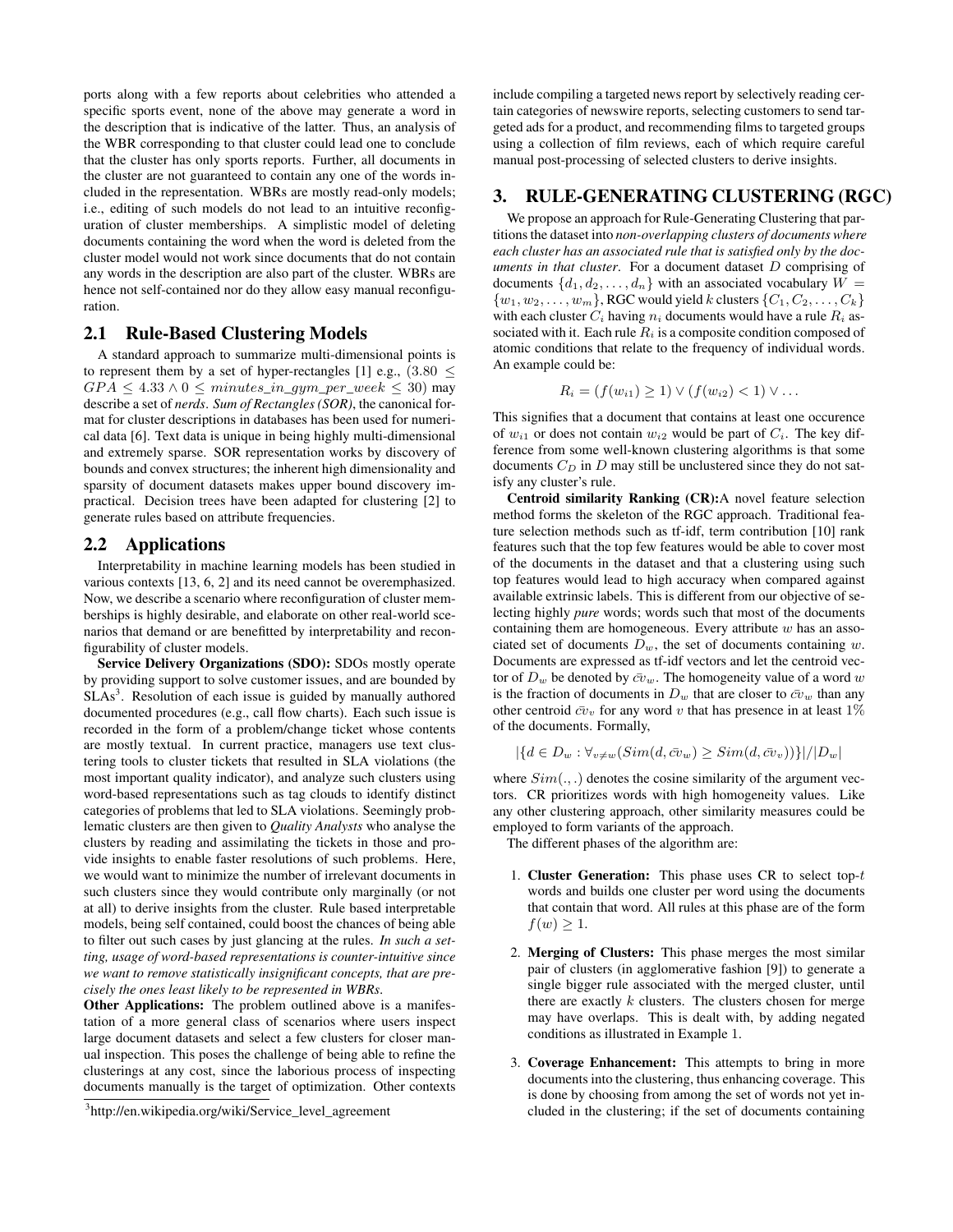#### **Alg. 1** RGC-N

1:  $C \leftarrow \phi, R \leftarrow \phi, W_{\alpha} = \text{top-t words } \text{acc. to } CR$ 2: **for**  $w \in W_\alpha$  **do** 3:  $C = [C, \{w\}], R = [R, \{f_w \ge 1\}]$ 4: **end for** 5: while  $|C| < k$  do 6: *Remove the most similar pair of clusters*  $c_i$ ,  $c_j$  *from*  $C$ 7:  $Avoid\_Overlap(c_i, c_j)$ 8: *Merge them and add them to* C 9: **end while** 10: *Reduce\_Cluster\_Rules(C,R)* 11: **while** W *has words yet to be considered* **do** 12: *pick*  $w \in W$  *where*  $|D_w - C|$  *is maximum* 13: **if** D<sup>w</sup> *overlaps with the cluster with which it has maximum similarity* **then** 14: *Merge* D<sup>w</sup> *with that cluster* 15: **end if** 16: **end while**

the chosen word overlaps with only one cluster, and if it bears maximum similarity with that cluster, a merger is performed.

The Algorithm (Algorithm 1) identifying  $W_{\alpha}$ , the top-t words according to CR that covers at least  $\alpha$ % of the dataset. The cluster generation phase (lines 2-4) generates one cluster out of each word in  $W_{\alpha}$ , the cluster comprising of all words containing at least one occurence of the word. It may be noted that these clusters need not be disjoint and may overlap. The Merging phase (lines 5- 10) starts off with multiple overlapping clusters, and merges them to  $k$  clusters, eliminating overlaps when necessary (as described in Example 1). The Merging phase may introduce some redundancy in the rules due to merging to a cluster to which overlap was avoided earlier; here, the negated condition added earlier could be eliminated due to the merger (as illustrated in Example 1). The  $ReduceClusterRules(.)$  function eliminates such redundancies in an easy and straightforward way. The coverage enhancement phase (lines 11-15) considers remaining words, picking those words that occur in most unclustered documents first. Each such word that has a single overlapping cluster would have itself added to the cluster if it bears maximal similarity with that cluster. Each such merger leads to a merger of the corresponding rules using a disjunction.

**Example 1:** Consider two clusters  $c_1$  and  $c_2$  chosen for merger, represented by rules  $f_{w_1} \geq 1$  and  $f_{w_2} \geq 1$  respectively. Let it be the case that  $c_1$  overlaps with another cluster c having a rule  $f_w > 1$ . Since we want to eventually have non-overlapping clusters in the output, we resort to avoiding the overlap between the merged cluster and c. In RGC-N, we accomplish this merger by forming a new cluster merging  $c_1$  and  $c_2$  but excluding those documents that are in c. This leads to the following rule:

$$
(f_{w_1} \ge 1 \land \{(f_w \ge 1)) \lor f_{w_2} \ge 1
$$

The condition  $(f_{w_1} \geq 1 \wedge f(x \geq 1))$  represents  $c_1 \backslash c$ , which is then merged (using disjunction) with  $c_2$ . This negated condition may be removed later if the merged cluster and  $c$  become part of a single cluster by mergers later on.

# **4. OTHER APPROACHES**

*UDT* [2] is an approach for interpretable clustering that generates text clusters that could be represented by rules on word frequencies, and hence, is fully reconfigurable. This decision tree based technique works by starting with the entire corpus as the dataset associated with the root node, and progressively splits it into child nodes using word frequency conditions in a recursive operation. The information gain guided splitting continues as long as node sizes are larger than a threshold. This hierarchical clustering approach differs from RGC since it could generate much more than k leaf clusters. It may be specifically noted that  $UDT$ 's only parameter, the threshold on the maximum size of the dataset at a leaf node is very different from the  $k$  parameter for  $RGC$  and popular clustering algorithms such as K-Means.

# **5. EXPERIMENTAL EVALUATION**

We now empirically analyze the proposed approaches against UDT and C-RG. We first describe the datasets and the evaluation metrics that we use in our experiments. In the subsections that follow, we describe the results for the various analyses performed and sample rules generated from the vatrious techniques.

## **5.1 Datasets and Evaluation Measures**

The datasets that we use for our evaluation are listed in Table 1. These datasets were previously used for validating document clustering algorithms in [16]. While  $Sports$  and  $K1b$  are entire datasets, the rest are subsets of datasets described in [16]; these subsets were chosen to ensure a wide variety in total dataset sizes, as well as in the average number of documents per class. We use the default setting of CLUTO toolkit for the K-Means experiments.

We evaluate the quality of the various clustering algorithms against extrinsic document labels that are available with the datasets; each document is assigned to a unique specific class in each of the datasets that we have considered. Further, we also evaluate the interpretability of the rule bases generated by the algorithms using the average length of the rules generated. The extrinsic document labels available are referred to as class labels hereon. We employ the following measures in our evaluation:

- 1. **(Net) Purity:** The purity of a cluster is defined as the fraction of the maximally represented class in a cluster. The net purity is computed as the weighted average of purities across clusters, weighted by their cardinalities. For RGC, unclustered documents are assumed to be misclustered.
- 2. **F-Measure:** F-Measure [15, 3, 7] combines the precision and recall ideas from information retrieval. For clustering evaluation, each class is treated as a query, and each cluster is treated as the result of the query. The f-measure for the class is then the harmonic mean of the precision and recall.
- 3. **Rule Length:** Each rule generated by interpretable clustering algorithms that we consider are composed of atomic conditions that express a frequency threshold based condition. We refer to the length of a rule as the number of atomic conditions that it has.

## **5.2 Comparison with UDT**

UDT typically generates much more leaf clusters than  $k$ . It is desirable that the number of clusters in the output be close to the number of classes (i.e.,  $k$ ); else purity values may not be meaningful. For example, a clustering that puts each document in its own cluster would have a net purity of 1.0. This makes an absolute comparison between our algorithms (that always generate only  $k$  clusters) and UDT inappropriate. On the same lines, the average rule length is also not meaningful to consider for comparison since the denominator for averaging is much higher for UDT as compared to our algorithms. *However, the total rule length across clusters is still indicative of the interpretability of the clustering.* Larger rules are intuitively harder to interpret. Figure 1 shows that